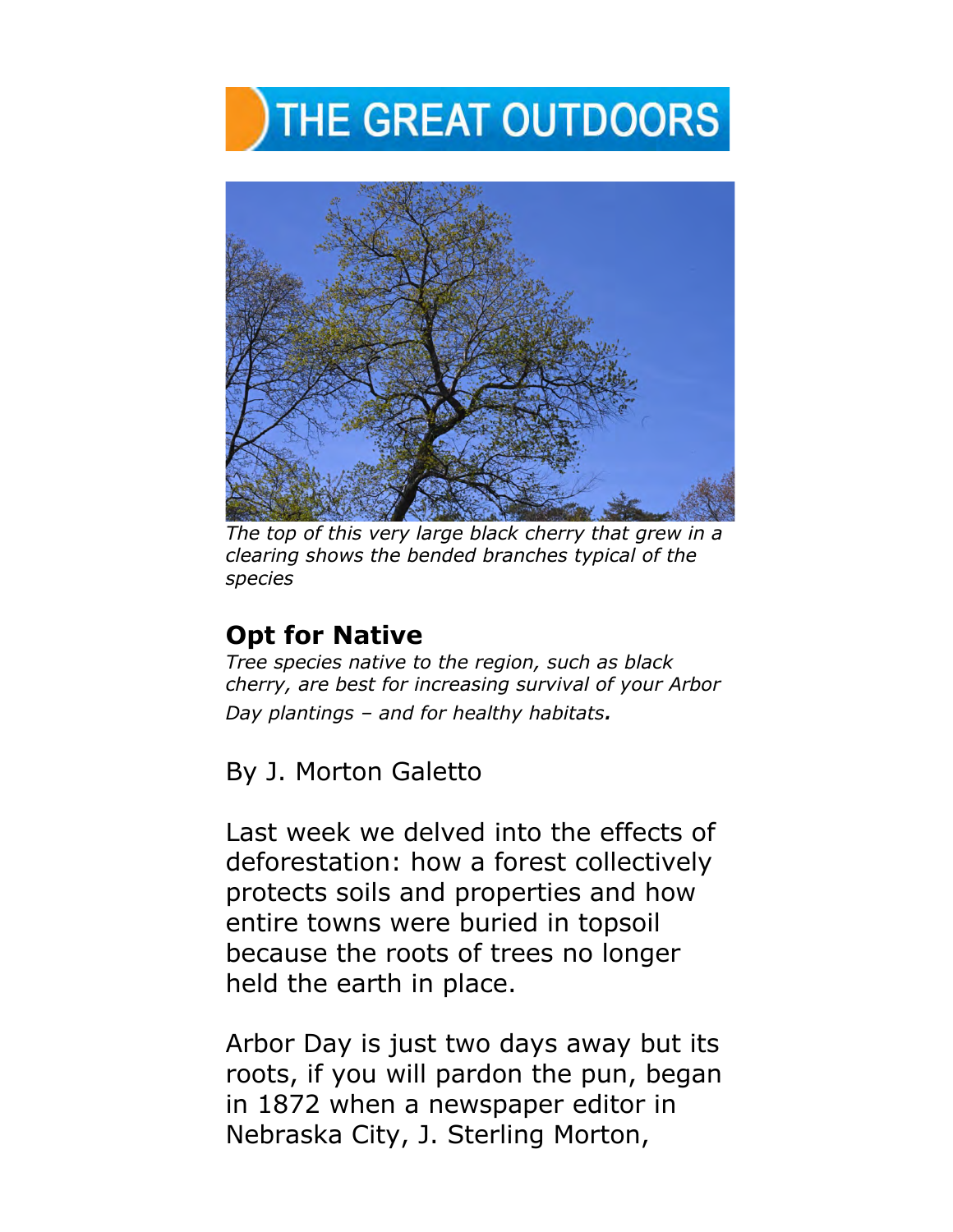advocated to the State Board of Agriculture the establishment of a treeplanting day. On April 10, 1872 Nebraska celebrated the first Arbor Day; it is estimated that more than one million trees were planted. Two years later Nebraska officially instituted an Arbor Day, and by 1920 forty-five states had followed suit. Today all 50 states celebrate this event. The Arbor Day Foundation points out that most holidays celebrate something that has happened, but the planting of a tree represents a hope for the future.

A successful sapling fulfills a promise for cleaner air and water, shade, a healthier community, habitat for wildlife and an aesthetic addition to the landscape. Using photosynthesis trees transform carbon dioxide into the oxygen we breathe. Physically trees filter dust and absorb pollutants from the air. Many trees have medicinal properties as well.

Our focus will be on some virtues of a single tree: a fantastic native specimen, the black cherry.

When considering what tree to plant stop and think – native. Why? Natives host complex microhabitats and have a specific synergy with our local species that non-native trees do not possess. Naturalists point out that the non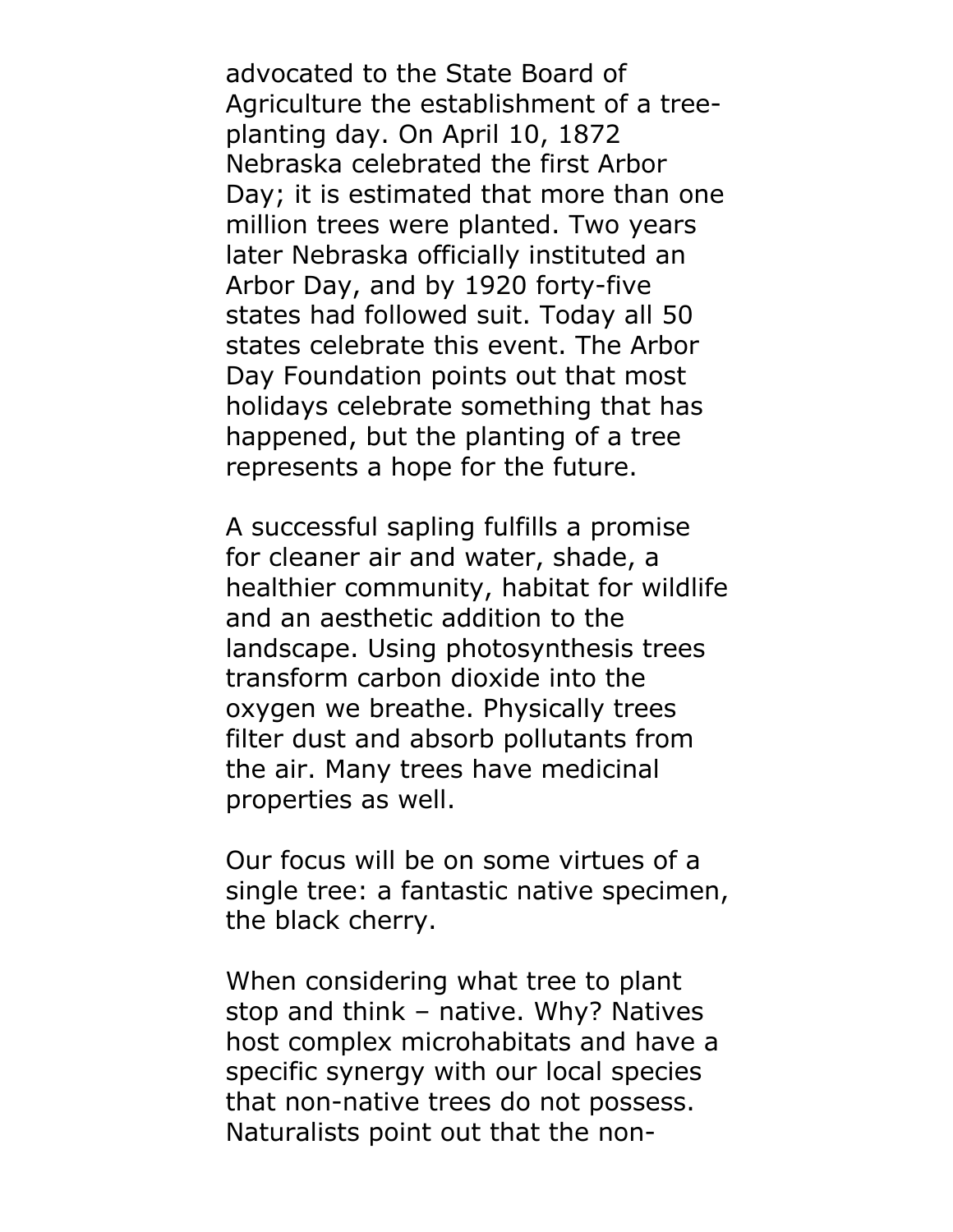native Bradford Pear, at one point planted heavily by shade tree commissions, contributes to our biota about as much as a concrete lollipop. This is because our birds, insects, lichen, and fungi have evolved with native trees, and an exotic species will offer little to no benefits.

Insects in particular are specialists, having evolved to adapt to a plant's natural defenses and to make use of only specific native fauna. This interdependence developed over eons and is difficult or impossible to achieve with exotics. In many instances people are drawn to exotics because they don't get "damaged" by native insects. But the lack of competition is also what causes explosions of exotics like the tree of heaven or kudzu.

Remember that everything begins with the energy of the sun, water, then plants and insects, including us. By way of example, remember that birds feed their babies insects, primarily caterpillars. Without the caterpillar host plants, the caterpillar is doomed and so are the birds.

Let's get into the virtues of Black Cherry, *prunus serotina*. Its leaves support 456 butterfly and moth species. That's a lot of caterpillars and happy well-fed chicks. And adult birds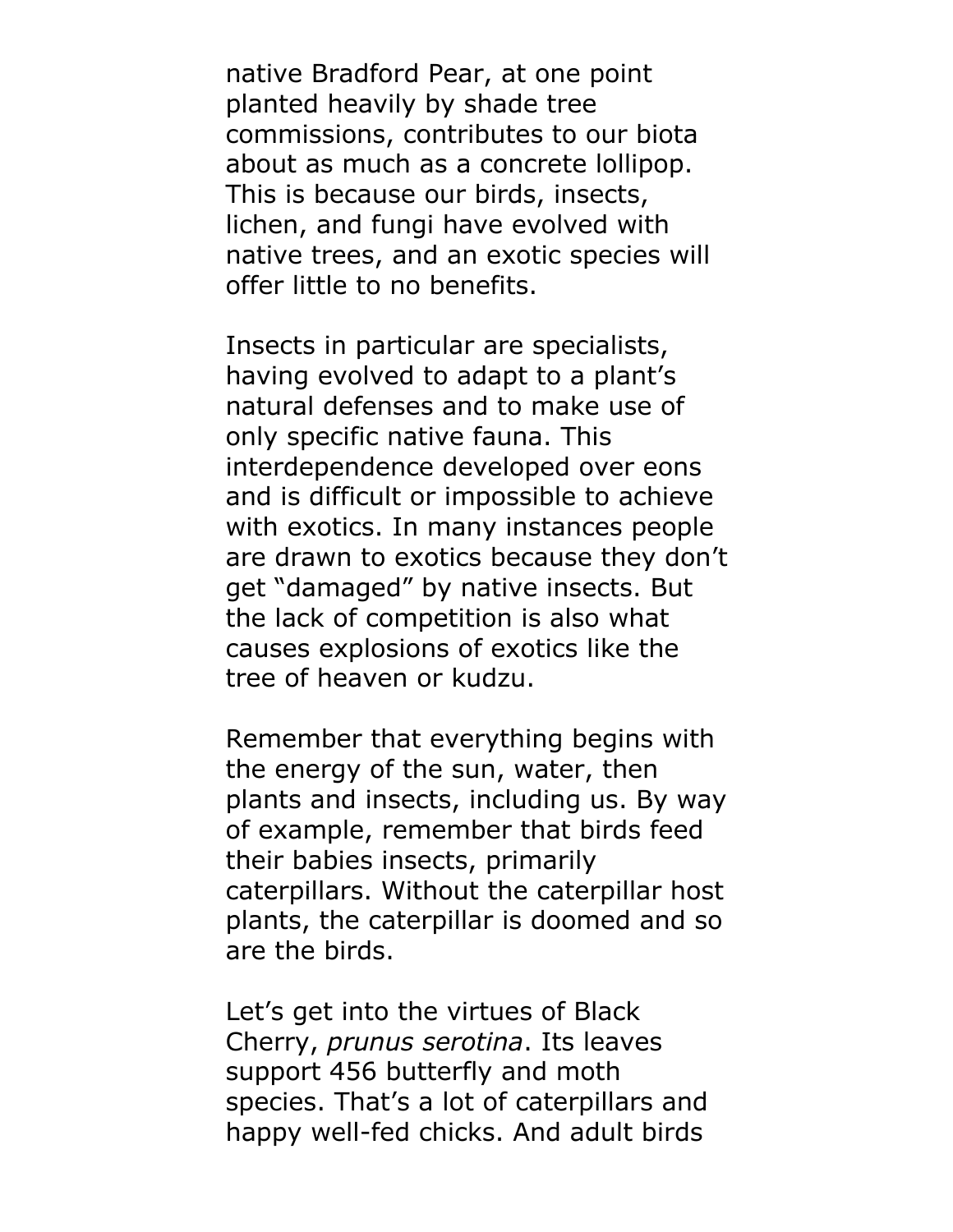like the late summer fruit which is eaten by 54 species of birds.



*Newly emerged leaves of the black cherry are delicate green. Note the buds of fruit and blossoms.* 

Black cherry, like red cedar, sweet gum, birches, poplars, and a number of others are considered *pioneer trees* because they are often the first to colonize disturbed areas after floods, clear-cuts, fires, and the like. Open areas support the black cherry's intolerance of shade. It tends to grow along forest edges because of its preference for light. I have seen huge trunks run parallel 6' above the ground for as much as 20 feet in search of the sun.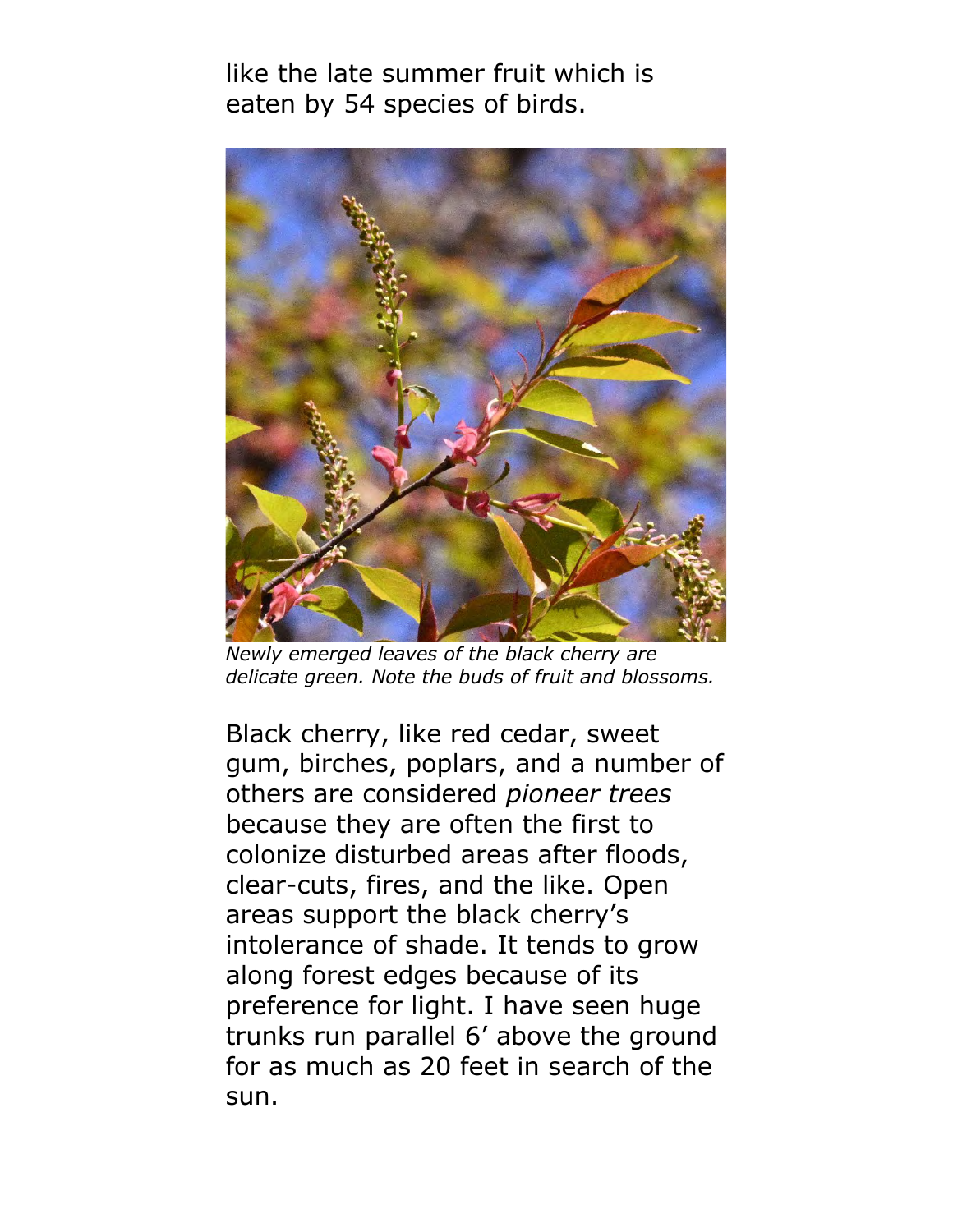

*When branches fall they often create hollows for nesting birds or squirrels.* 

The bark of the cherry is dark slate colored, scaly, rough, and often has clumps of yellow sap. Cherries are also prone to burls, a formation caused by a disruption in growth hormones. The cause of the metabolic change is often a fungus, virus, or gall bacterium. Large ones are prized by wood turners for their unusual swirling patterns.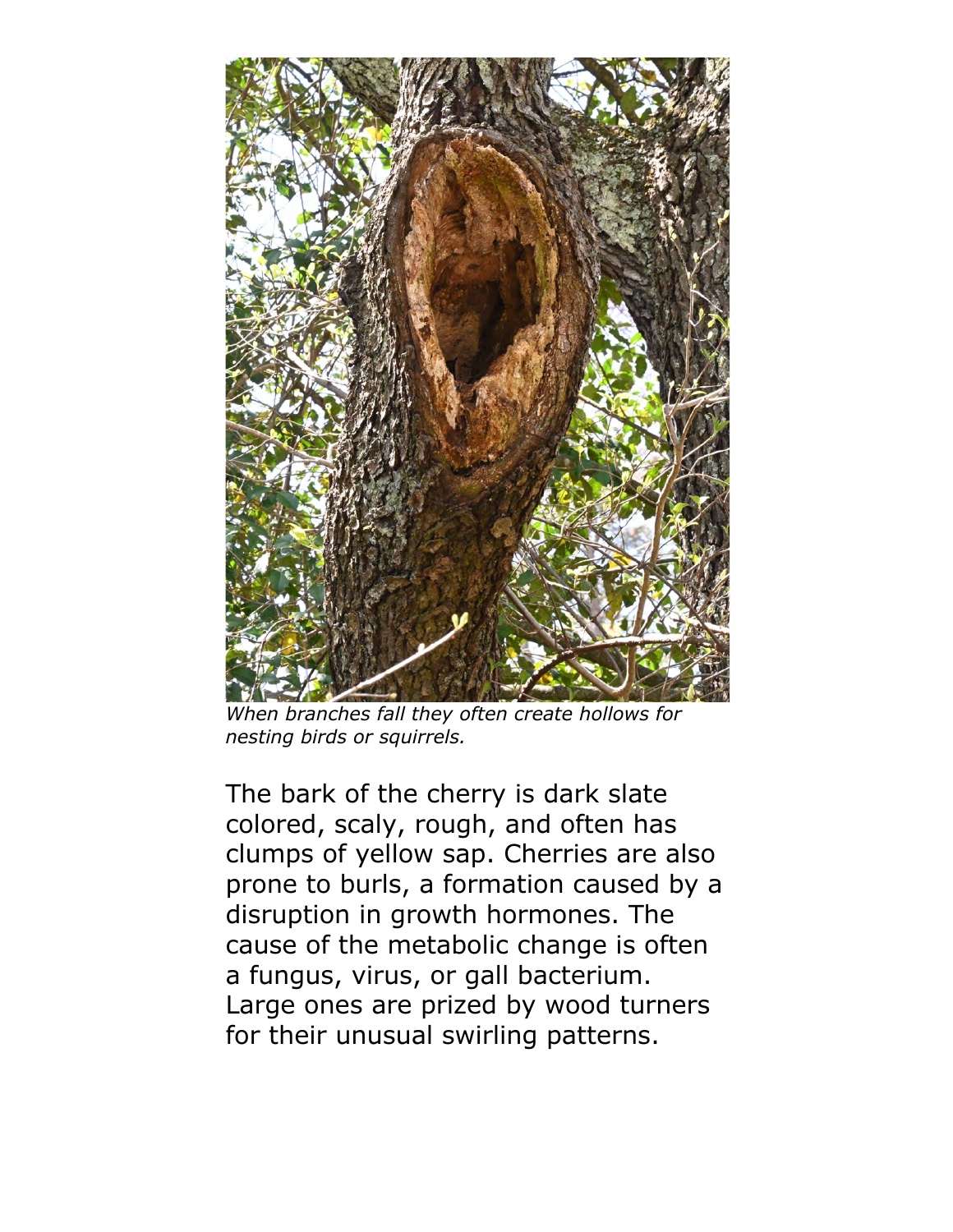

*These branches grew horizonal to the ground and produced burls, the branch has broken but is still alive.*

Cherry is an important tree for its lumber, chosen for fine furniture. The light red wood is highly prized and often used in veneers. Recently one that grew parallel to the ground on our forested property finally succumbed to the weight of gravity. My husband took it to a mill and it produced beautiful planks, one of which he made into a cheese and charcuterie board that is both artistic and useful.

Pine barren soils, typical of those found in much of Southern New Jersey, tend to support shrubby or stunted growth. The black cherry is a fast-growing tree that otherwise reaches heights of 50-80 ft. and occasionally 100 foot with a diameter of four feet. It is the largest of our native cherries.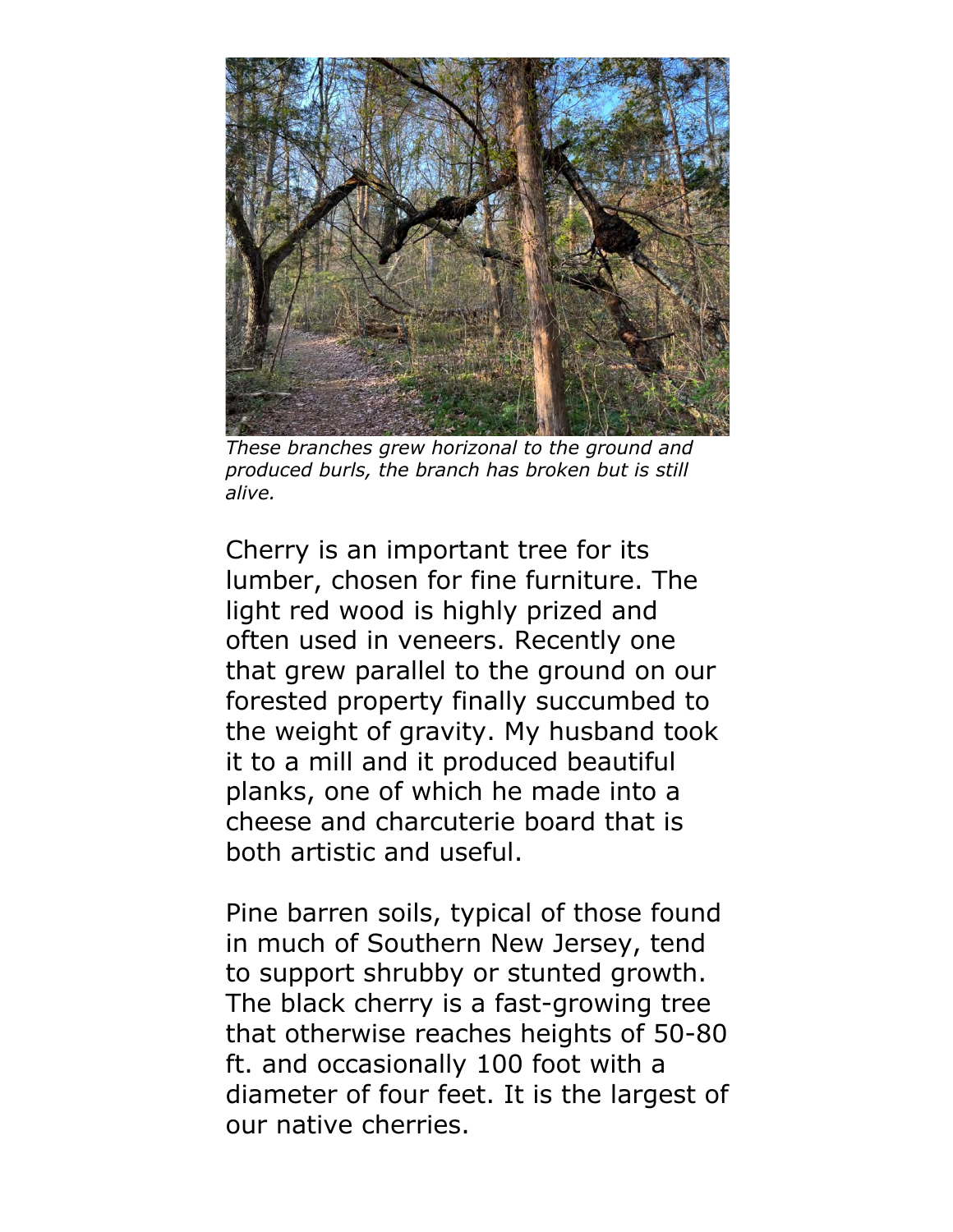Record trees are often referred to as *specimen trees*. There is a real allure to knowing the record trees in a region. New Jersey's record black cherry, *prunus serotina,* has a circumference of nine feet and stands proudly in Salem County, in the back yard of someone's home in Pennsville off Harvey Court. (The NJDEP report is not dated so I'm not certain if it still stands.)

Leaves are described as "Alternate, simple, oblong-ovate, 2-5 inches long, 1-13/4 inches wide, long-pointed, finely serrate, base of leaf with one or more dark red conspicuous glands; dark green, smooth, and very shiny above; paler below with tufts of reddish hairs along midrib near leaf base…" (Trees of New Jersey).

In the spring when the leaves are halfgrown the tree produces 1/3" flowers in a three to four-inch pendulous cluster. These are followed by pea-sized fruit in late summer. Some folks complain about the stains from the fruit, but I would just advise not parking your car under it when the berries are dropping. And don't be that person who complains about the fruit, chops the tree down, and then wonders why there aren't any birds!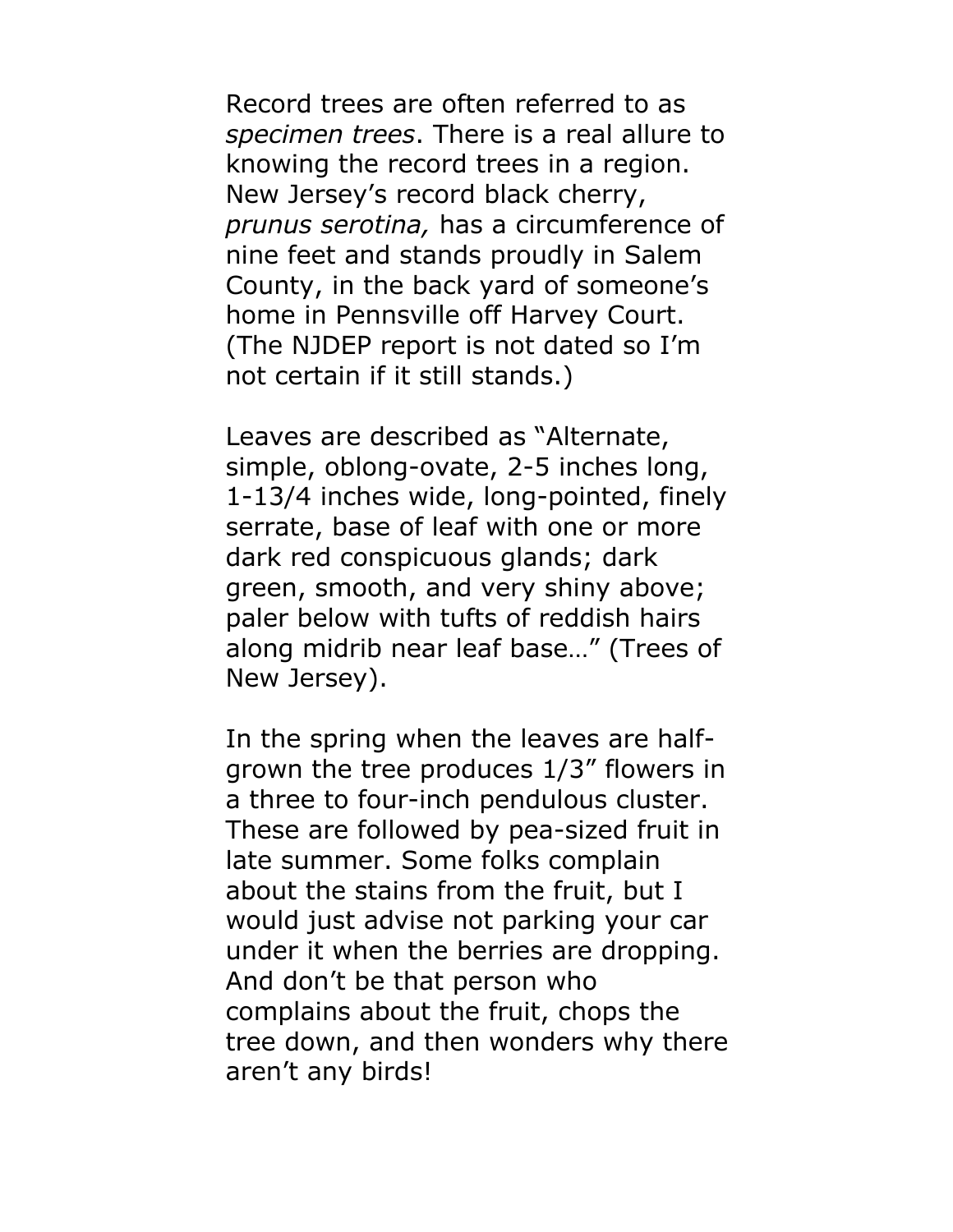In the fall the leaves of the black cherry turn yellow and then to an intense magenta, adding a nice splash of color to the landscape. At some point my brown and white dog "Blue" rolls in the berries and is at long last indeed blue.

The fruit is a food source for people as well as birds. However the bark root and leaves contain glycoside prunasin (hydrocyanic acid) which is toxic. Jams are often made from it but seeds should be avoided. I will admit to using some kind of grain alcohol that we bottled with the berries to make a homemade cordial. I can't attest to the safety of such a practice, but we are still here some 30 years later to relay the information.

Glycoside is used in medicines, but again it is toxic and intended for use by experts. In case that is not discouragement enough, the symptoms of hydrocyanic acid poisoning include difficulty breathing, loss of balance, and convulsions. Traditional medicinal uses involve the collection of bark and berries in autumn, making a decoction given as a sedative for colds, fevers, worms, burns, measles, and thrush. American pioneers used it for diarrhea, bronchitis, coughs, and indigestion. Modern practices are the same but the effectiveness is questionable. Ricola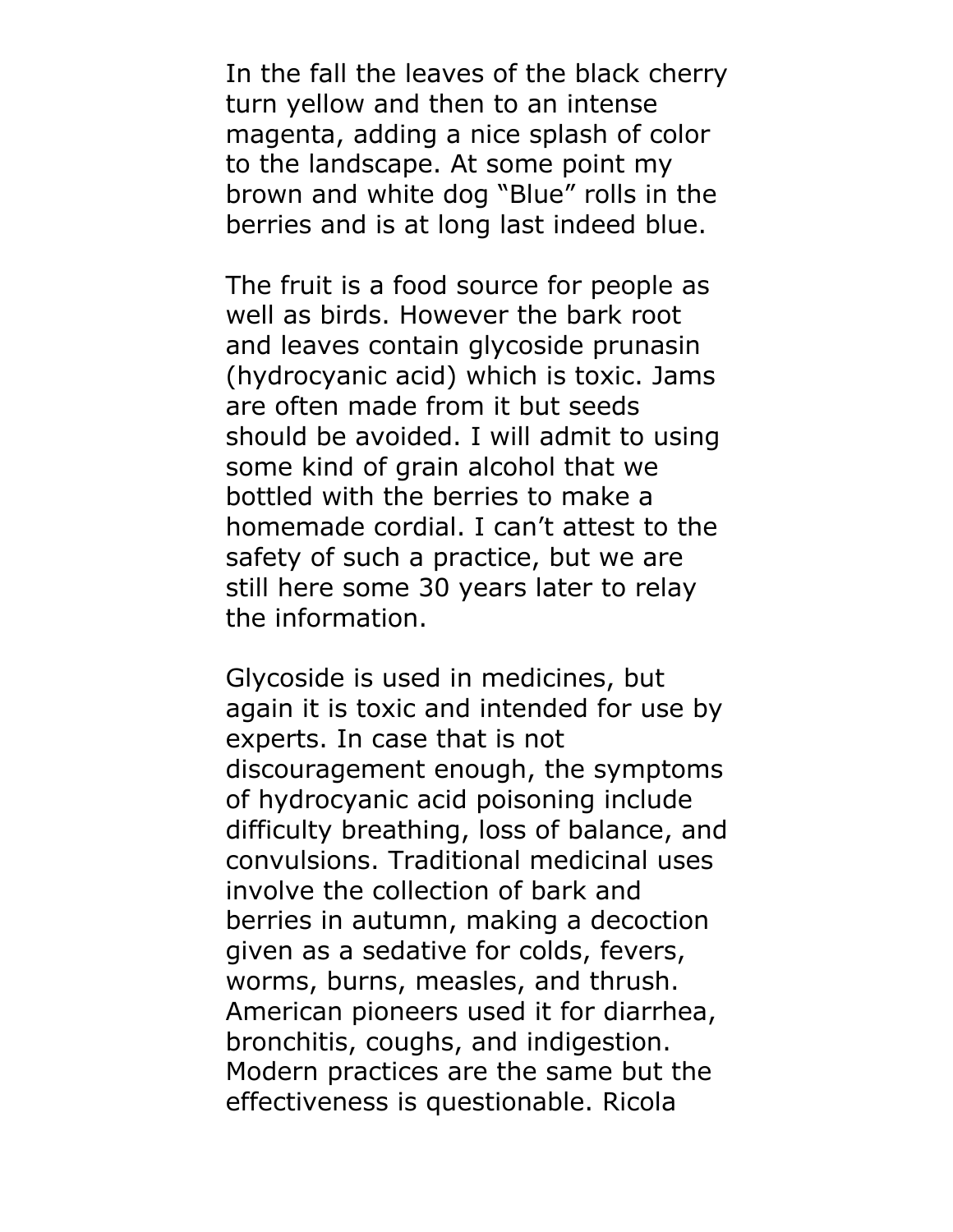cherry flavored cough drops remain a popular selection (J. Meuninck).

In summation I encourage the planting of black cherry as a tried-and-true tree. Furthermore, with Arbor Day upon us I promised in my last article to provide you with my great-uncle Dick's poem which has been read at Arbor Days around our country. I hope it inspires some of you to plant a native tree of your choosing.

### **Sources**

Arbor Day Foundation The Royal Parks UK https://www.royalparks.org.uk/parks/t he-regents-park/things-to-see-anddo/gardens-and-landscapes/treemap/why-trees-are-important Trees of New Jersey and the Mid-Atlantic States, NJ DEP Division of Parks and Forestry, Cook College **Rutgers** Big Trees of New Jersey – NJ DEP, Division of Parks and Forestry Medical Plants of North America, Jim Meuninck

*Please scroll for poem and side bar*